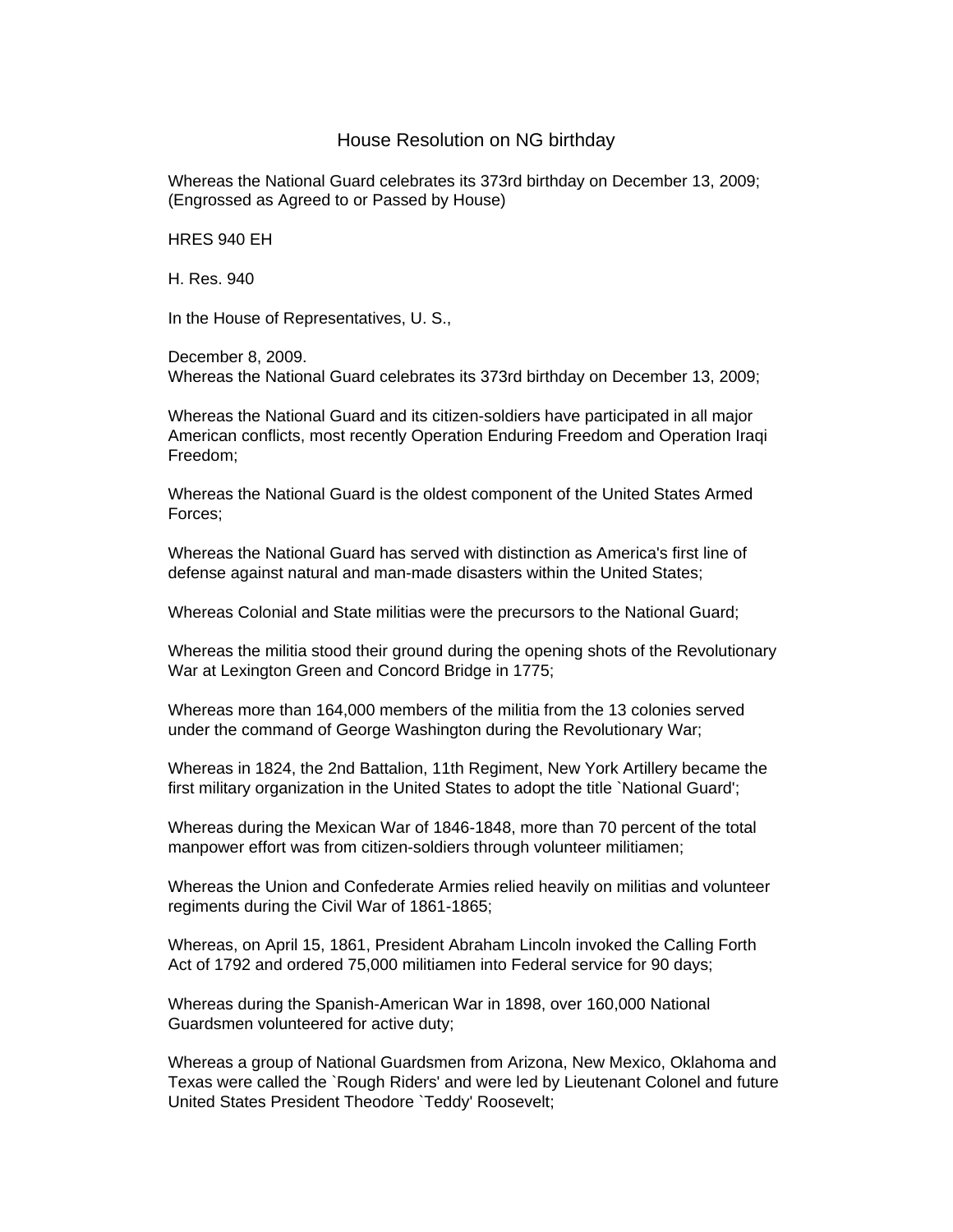Whereas in 1902, Major General Charles W. Dick, commander of the Ohio Division of the National Guard and a member of the United States House of Representatives, became president of the National Guard Association;

Whereas the Militia Act of 1903 created the modern National Guard and affirmed the National Guard as the primary organized combat Reserve force of the Armed Forces;

Whereas in World War I, the National Guard made up 40 percent of the United States combat divisions;

Whereas the National Defense Act of 1920 established the Army of the United States, to consist of the Regular Army, the Organized Reserve Corps, and the National Guard, when called into Federal service;

Whereas an amendment to the National Defense Act enacted on June 15, 1933, established the National Guard of the United States as a Reserve component of the Army;

Whereas the National Security Act of 1947 established the Air National Guard as a Reserve component of the Air Force;

Whereas more than 300,000 members of the National Guard, including 18 infantry divisions, participated in World War II;

Whereas more than 138,000 members of the Army National Guard and more than 45,000 members of the Air National Guard were called to active duty during the Korean War;

Whereas almost 23,000 members of the Army and Air National Guard were mobilized for two years of active duty during the Vietnam War;

Whereas more than 70,000 members of the Army and Air National Guard were called upon to participate in Operation Desert Shield and Operation Desert Storm in 1990 and 1991;

Whereas since the attacks on September 11, 2001, hundreds of thousands of members of the Army and Air National Guard have been called upon by their States and the Federal Government to provide security at home and combat terrorism abroad; and

Whereas more than 50,000 members of the Army and Air National Guard were deployed in the Gulf States following Hurricane Katrina in 2005: Now, therefore, be it

House Resolution on NG birthday

Resolved, That the House of Representatives--

(1) thanks the members of the National Guard for their service in response to the attacks on September 11, 2001, and their continuing role in homeland security and military operations;